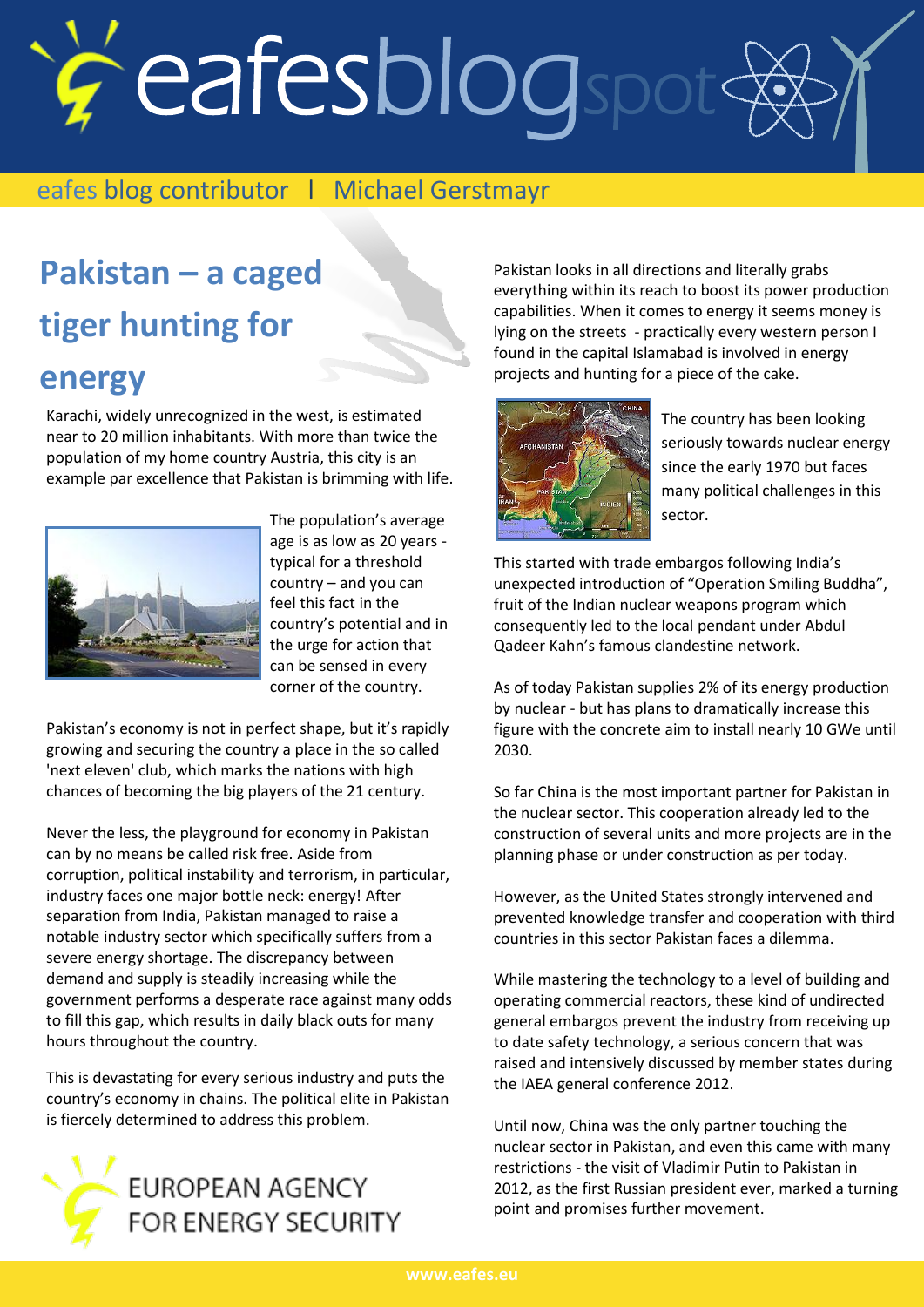eafesblogspot

### eafes blog contributor | Michael Gerstmayr (continued)

## Pakistan – a caged tiger hunting for energy …continued

Aside from agreements on strategic partnership and joint efforts to fight terrorism Russia has shown special interest in energy projects, including the nuclear sector.



This is one more sign, also directed towards the United States of America, marking Pakistan's independence as global player. Russia as well has agreed to invest in CASA-1000 (Central Asia-South Asia) electricity transmission project and funding and construction of Iran-Pakistan gas pipeline project.

That leads us to the next problem: Pakistan needs energy right now, better yesterday than tomorrow, and this is something which obviously cannot be achieved by the nuclear sector.

An urgent demand is traditionally satisfied by building caloric plants - which of course is a path that Pakistan follows - but bears the drawback of vulnerability to rising commodity prices and security of supply. The masterminds behind the plans to solve the energy crisis are seriously worried on relying too much on oil, gas and coal sitting in the middle between emerging markets all hungry for energy and not famous for their stable and unselfish relations with Pakistan.

While it may not be the first thing that springs to mind, Pakistan's water in fact plays a crucial role for the country. This becomes much clearer when we consider that 30% of the country's energy production is covered by hydro. The huge potential is also mirrored in the name of the energy ministry: Ministry for energy and water. Unlike in Western Europe, there is great potential in upgrading the already decent hydro share in Pakistan to a vast extent but, as with many things in this country relating to this topic, to do so would mean walking on thin ice. There are serious political obstacles towards fulfilling the potential of hydro. Manipulating the water supply in a country with a climate such as Pakistan's, would create an enormous echo - far over the country's borders.



Renewable energies and efficiency enhancement also enjoys great attention which is remarkable for a threshold country, but reinforces the impression that Pakistan catches literally everything in its reach. The government formed an institution called Alternative Energy Development Board, with the aim of reaching 10% share of production, excluding hydro.

To a certain extent, Pakistan reminds me of the German situation except that they can't afford the romantic ignorance towards the reality demonstrated by Germany, which relies on good infrastructure and backup from its neighbors while satisfying voters until the next election.

They consider everything from solar and wind to novel technologies. By chance I was lucky enough to talk to the president of Isotherm,Inc. in Islamabad, an impressive American company contracted for energy production utilizing process heat in Pakistan. Where this makes perfect sense but does not sound all too unusual, the same company also has its hands on an Ocean Thermal Energy Conversion (OTEC) plant prototype in Hawaii with a surprising 100MWe output. These plants utilize the vertical temperature gradient of sea water, not physically overly challenging but the devil lies in the detail! This green technology demands unique experience in this field, exceptional engineering skills and expensive high tech material to withstand corrosion. It is no big surprise that they were already hunting for suitable locations for such plants on Pakistan's shores.

The bottom line is Pakistan is emerging and wants to break the chains that slow down this process. Though as mentioned earlier on, energy is not the only challenge. The very pragmatic and clever moderate forces which try to lead the country to a prosperous future need to overcome pressure and instabilities from outside as well as from inside.